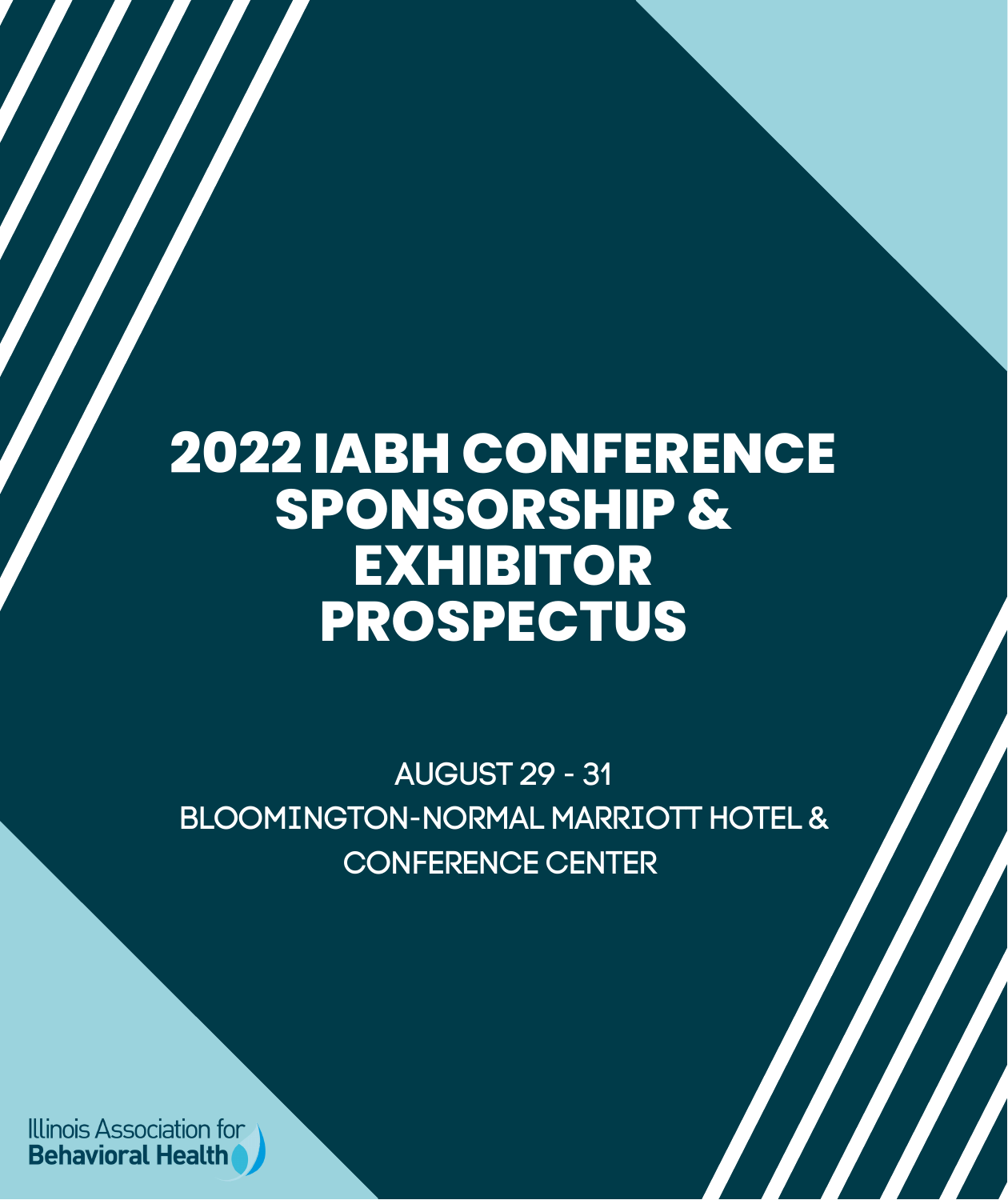## **INDIVIDUAL SPONSORSHIP LEVELS**

## PLATINUM | \$5,000

- Recognition by IABH Staff at Conference
- Exhibitor booth in premier location
- Logo in program book
- Logo on IABH Website and in marketing newsletter
- 3 complimentary conference registrations
- Pre and Post-Conference Attendee List
- One-page handout in welcome bag
- One half-page ad in the program book

#### GOLD | \$4,000

- Recognition by IABH Staff at Conference
- Exhibitor booth
- Logo in program book
- Logo on IABH Website and in marketing newsletter
- 2 complimentary conference registrations
- Pre and Post-Conference Attendee List
- One half-page ad in the program book

### SILVER | \$3,000

- Recognition by IABH Staff at Conference
- Exhibitor booth
- Logo in program book
- Logo on IABH Website and in marketing newsletter
- 1 complimentary conference registration
- One half-page ad in the program book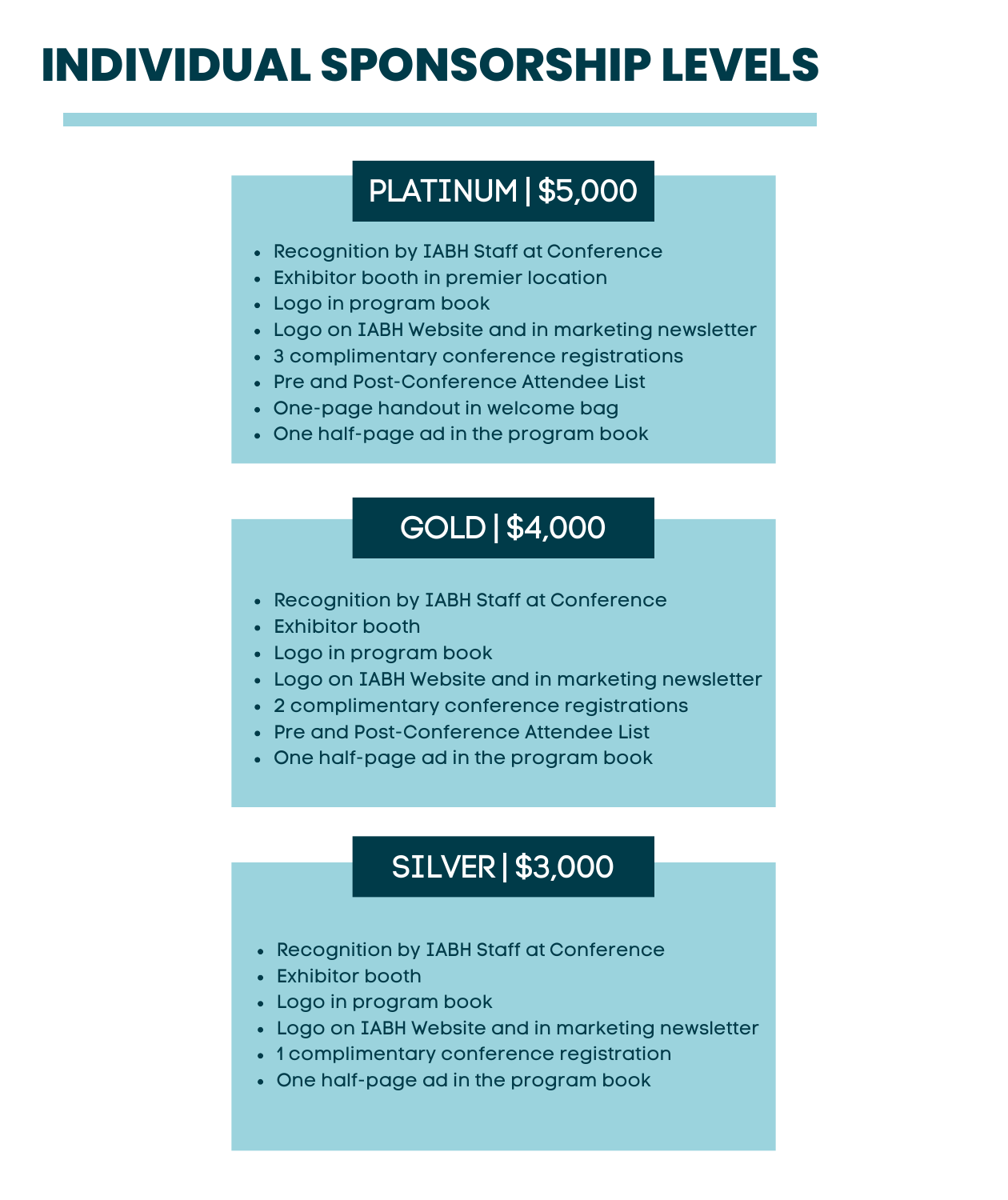## **SPONSORSHIP OPPORTUNITIES**

#### WELCOMERECEPTIONSPONSOR-\$2,500

- Company listed as a sponsor in program book
- Recognition by IABH leadership at sponsored event
- Logo on event signage

#### NAMEBADGELANYARD-\$2,000

• Company logo printed on conference attendee name badge lanyards

#### REFRESHMENT BREAK SPONSOR - \$1,500

- Company logo on break signage
- Company listed as sponsor in program book

### WELCOMEBAG - \$1,**250**



• Company logo printed on conference attendee welcome bags

#### NAMEBADGESPONSOR-\$1,000

• Company logo printed on conference attendee name badges

#### IN-PERSON BREAKOUTSESSIONSPONSOR-\$750

Company listed as a sponsor in program book

#### FULLPAGEADINPROGRAMBOOK-\$500

Company-created ad featured on full page of program book

#### HALFPAGEADINPROGRAMBOOK-\$250

Company-created ad featured on half page of program book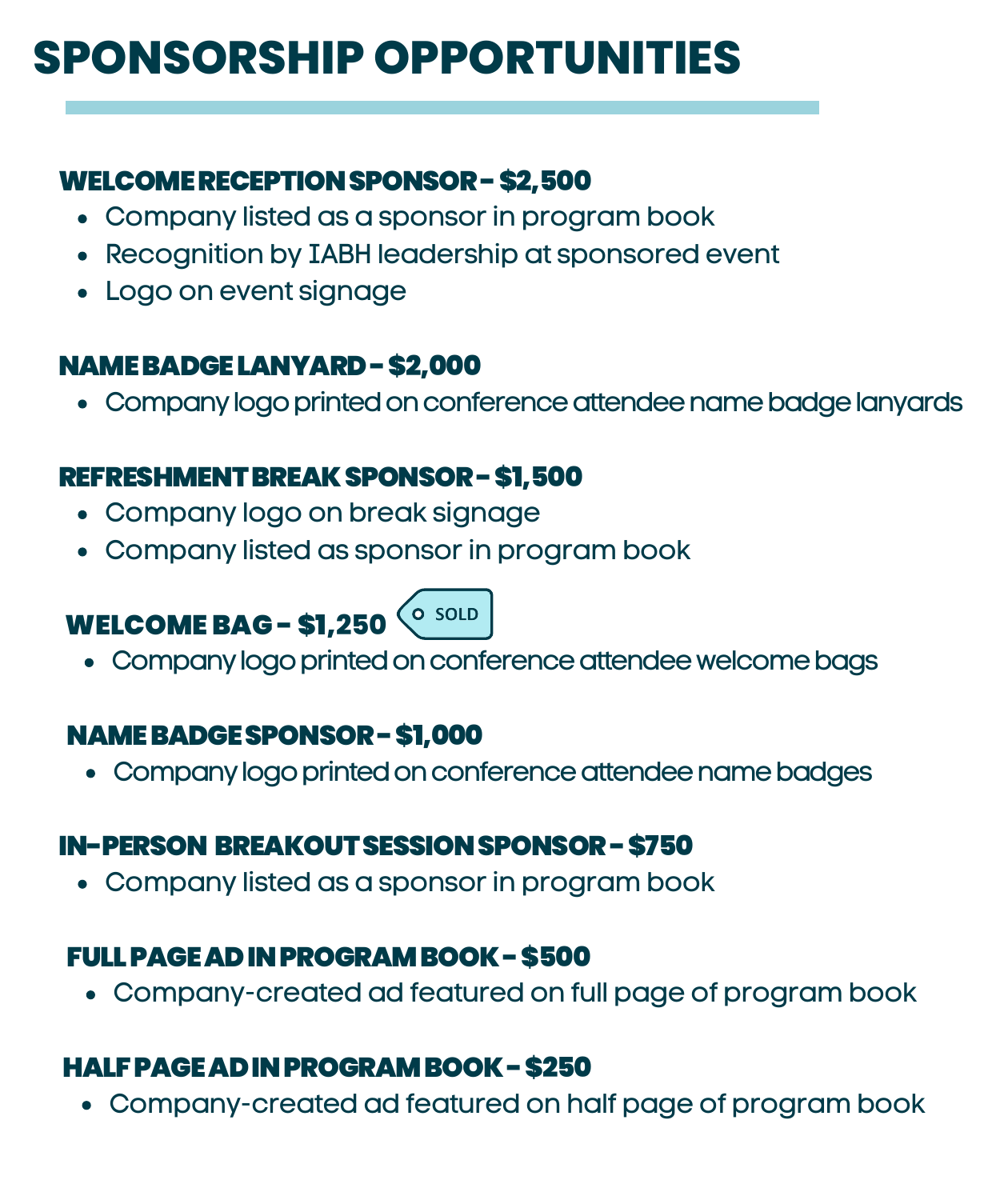## **BECOME AN EXHIBITOR**

## **Bloomington-Normal Marriott Hotel & Conference Center**

201 Broadway Ave Normal, IL61761

As an IABH Conference Exhibitor you will have the opportunity to:

- Showcase your organization, products, services, programs, and staff
- Network and generate new leads in a face-toface, high energy atmosphere
- Take advantage of a captive audience during scheduled exhibit times
- Access the latest information on new trends and innovations in addiction and mental health

### EXHIBIT COST:

IABH Member: \$775

Non-Member: \$975

### FORMS DUE:

July 31, 2022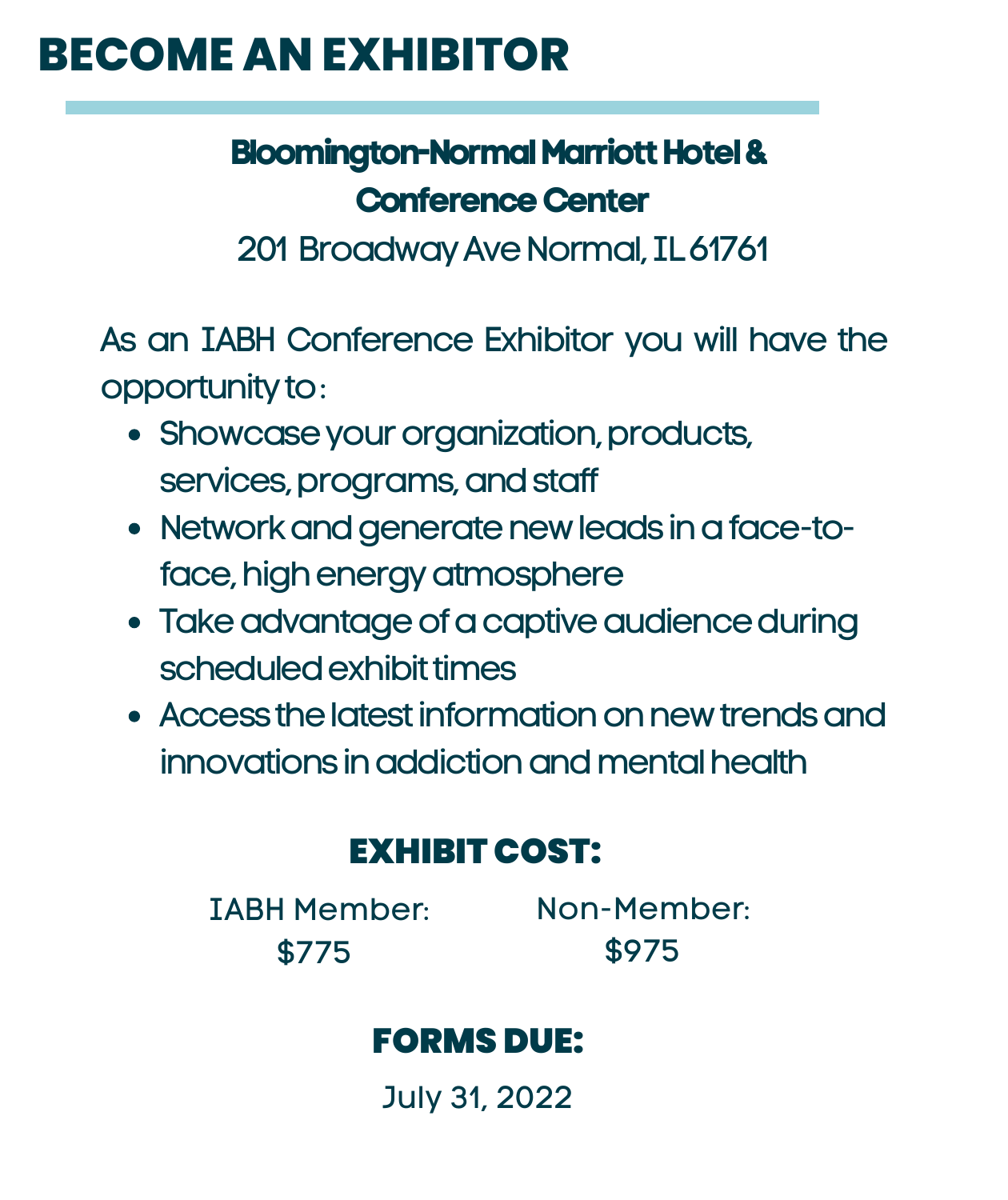## **EXHIBITOR DETAILS**

**IABH Conference Exhibitors will receive:** 

- Table with table cloth
- Two chairs
- Booth identification sign
- One conference brochure
- Name badges

\*All tables will include electricity, must indicate need on form.

Exhibitors will also be given:

- One (1) complimentary full conference registration for the booth representative (includes meals, breaks and workshop attendance)
- Company description in program book
- Conference attendee list provided via email postconference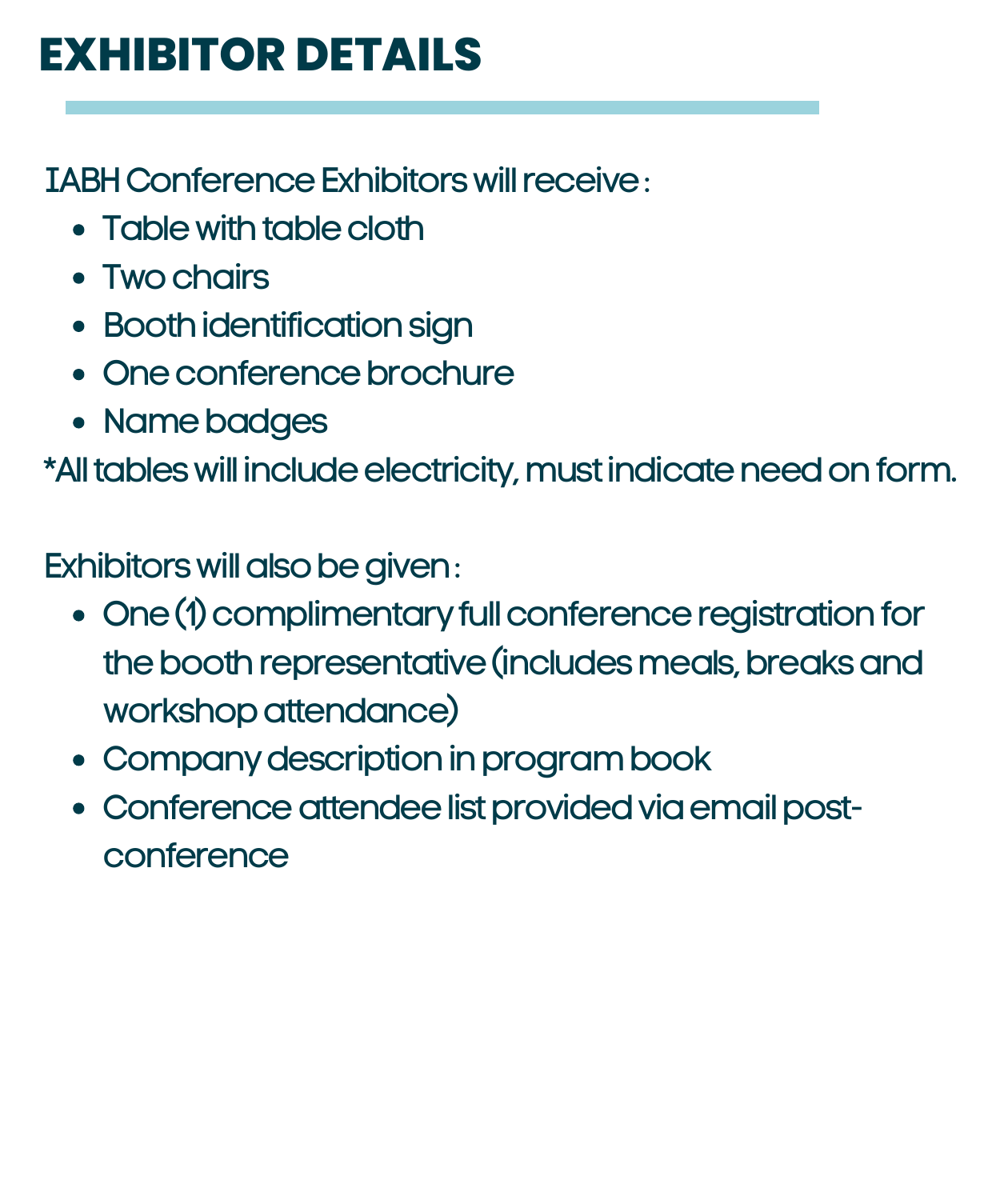# **TERMS & CONDITIONS**

- All Sponsorship cancellations are to be submitted in writing to Pel Thomas Kelley, pel@ilabh.org. Half of the sponsorship will be forfeited for cancellations between July 1 and August 15, 2022. The entire sponsorship will be forfeited for cancellations after August 15, 2022.
- Upon receipt of payment, Exhibitors and Sponsors will receive a discount code via email to complete online conference registration(s).
- The Exhibitor/Sponsor is entirely responsible for the space that is allotted to them and agrees to reimburse the exhibition hall facility where the event is to be held or IABH for any damage to the floors, walls, ceiling or equipment in the space it has been allowed to use. The Exhibitor/Sponsor assumes all responsibility for any and all loss, theft or damage to Exhibitor/Sponsor's displays, equipment and other property during the exhibition, and while on the Exhibition Hall premises, and hereby waives any claim or demand it may have against IABH or against exhibition hall facility from such loss, theft or damage.
- The space is to be used solely for the Exhibitor/Sponsor whose name appears in this agreement and it is agreed that the Exhibitor/Sponsor will not sublet or assign any portion of the same without written consent of Illinois Association for Behavioral Health (IABH).
- Exhibitor/Sponsor agrees to observe and abide by the foregoing terms and conditions and by such rules made by IABH from time to time for efficient and safe operation of the exhibit. The Exhibitor/Sponsor understands that IABH reserves the right to reject this application.
- Exhibitor/Sponsor shall abide by and observe all laws, regulations, and ordinances of any applicable government authority and all rules of the Exhibition Hall.

IABH reserves the right to deny exhibit space to companies that have overdue account balances with IABH.

Payment methods: check, money order, or credit card only. Make checks and money orders payable to IABH and mail to 937 S. Second St., Springfield, IL 62704. For credit card payments or questions, contact Pel Thomas at 217.528.7335 ext. 10 or pel@ilabh.org.